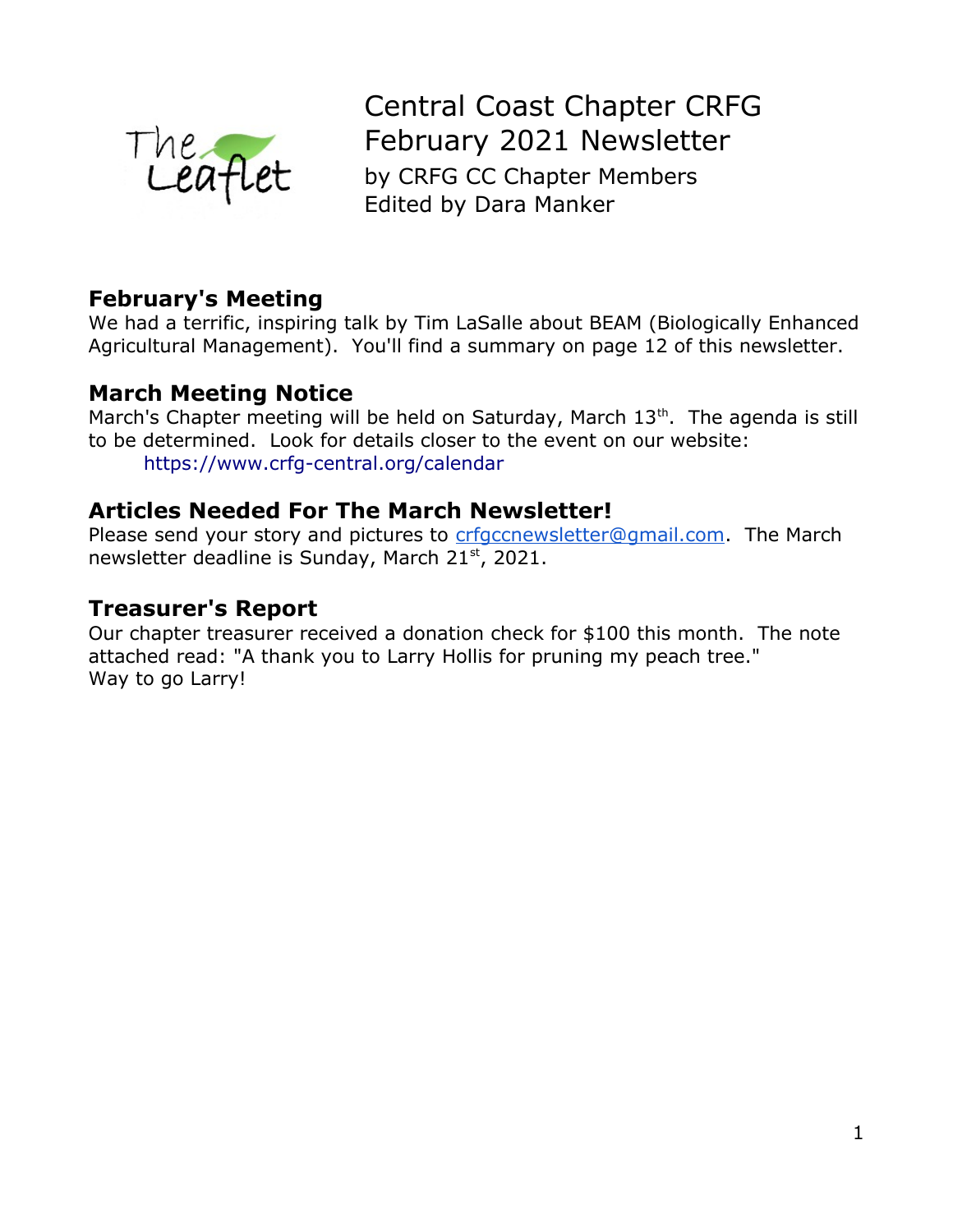# **2021 Central Coast Chapter Officers & Board Members**

#### **Chapter Officers**

**Co-Chairs:** Alisha Taff and Tucker Schmidt

**Secretary:** Linda Robertson

**Treasurer:** Dick Pottratz

#### **Board Members**

**Program Committee:** Joe Sabol, Chair; Larry Hollis, Elaine Rathbun, Art DeKleine, Nell Wade, Roger Eberhardt, Jim Ritterbush

**State CRFG Liaison:** Joe Sabol

**Apple Grafting Coordinators:** Joe Sabol, Marvin Daniels

**Christmas Party Venue:** Marv Daniels

**Demonstration Orchard Co-Managers:** Manny Magaña, Dara Manker, Jesse Englert

**Hospitality Committee Chair:** Evelyn Ruehr; Karen Kolba, Eliane Rathbun

**Master Gardeners Liaison:** Linda Robertson

**Membership, Info. Coordinators:** Choung Crowe, Gloria DeKleine, Maureen and Pat Moudakis

**Newsletter Editor:** Lori Bright; editor pro tem: Dara Manker

**Nominating Committee:** Larry Hollis, Chair; Lark Carter, Art DeKleine

**Photographer:** Joe Sabol

**Pruning Resource Consultant:** Marv Daniels

**Publicity:** Joe Sabol

**Raffle Coordinators:** Kathy Longacre, Nell Wade

**Refreshments:** Volunteers Alphabetically Designated: A-H, I-Q, R-Z.

**Scholarship Program:** Lauren Garner, Chair; Joe Sabol, Marv and Pet Daniels, Dave Christie, Nell Wade, Karen Kolba, Tucker Schmidt

**Scion Exchange Co-Chairs:** Carol and Robert Scott

**Scion Exchange Store-Supplies Chair:** Roxy James

**Scion Exchange Root Stock & Graft Chair:** Nell Wade

**Secretary:** Linda Robertson

**Webmaster:** Dara Manker

**Board of Directors:** The above listed officers and Committee Chairs plus: Lark Carter, John Crowe, Les Ferreira, Nancy Lehman, David Maislen, Jim Ritterbush, Gabriella Robbins, Bob Tullock, Jenny Weaver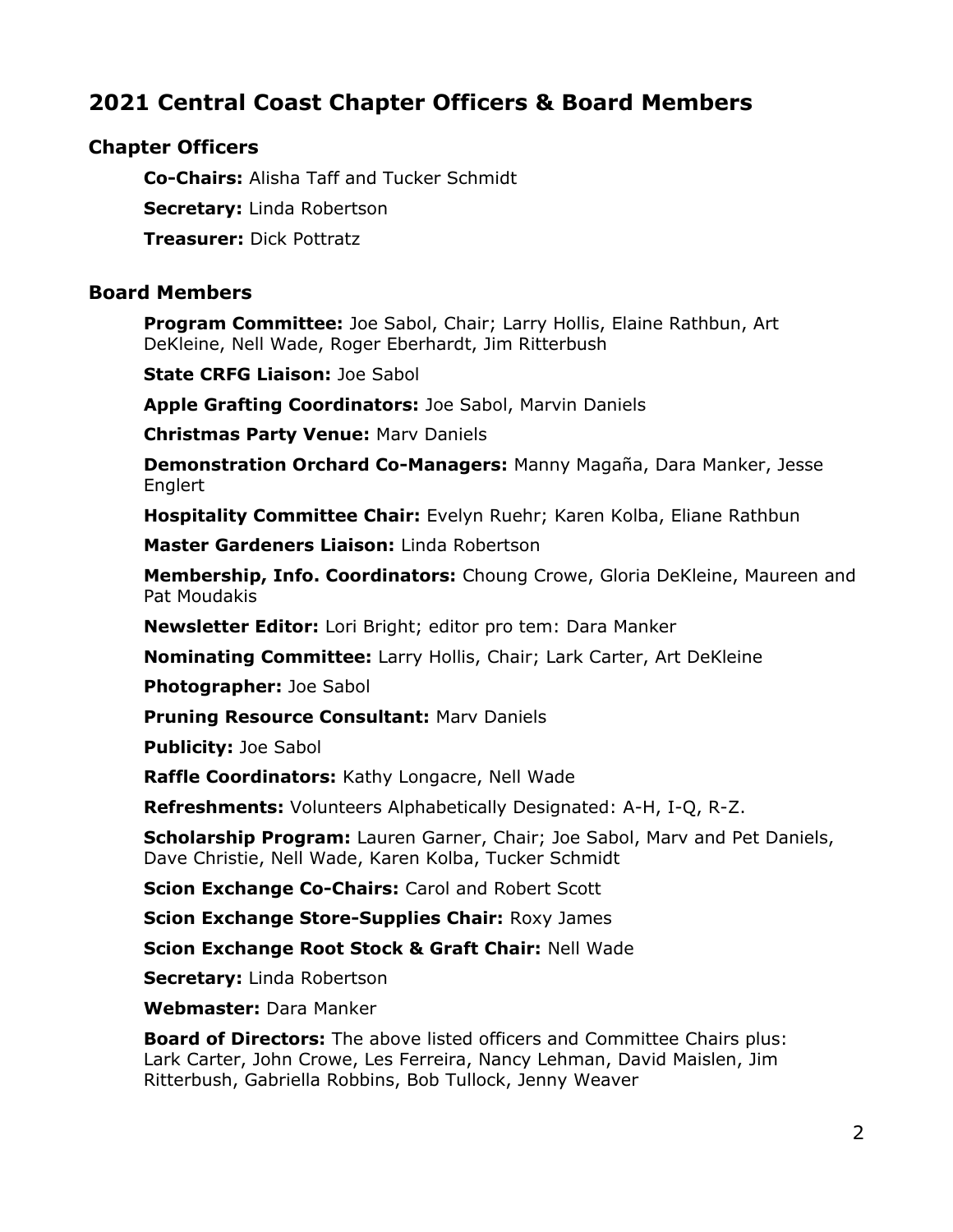# **Rooted Daffodils Planted While Dark and Cool by Paul Rys**



I just finished planting around 150-200 daffodil bulbs in my front yard. They were growing too thick in the raised bed in my back field, and were not going to grow much larger sardine style. All of them had roots, so I have been very careful transplanting them, and now they are happy, with room to grow. I left a couple of clumps together as an experiment, to see how they do. All of these clumps with many bulbs started as just one small bulb when planted almost exactly 4 years ago. Next month's Newsletter will show these daffodils in bloom!

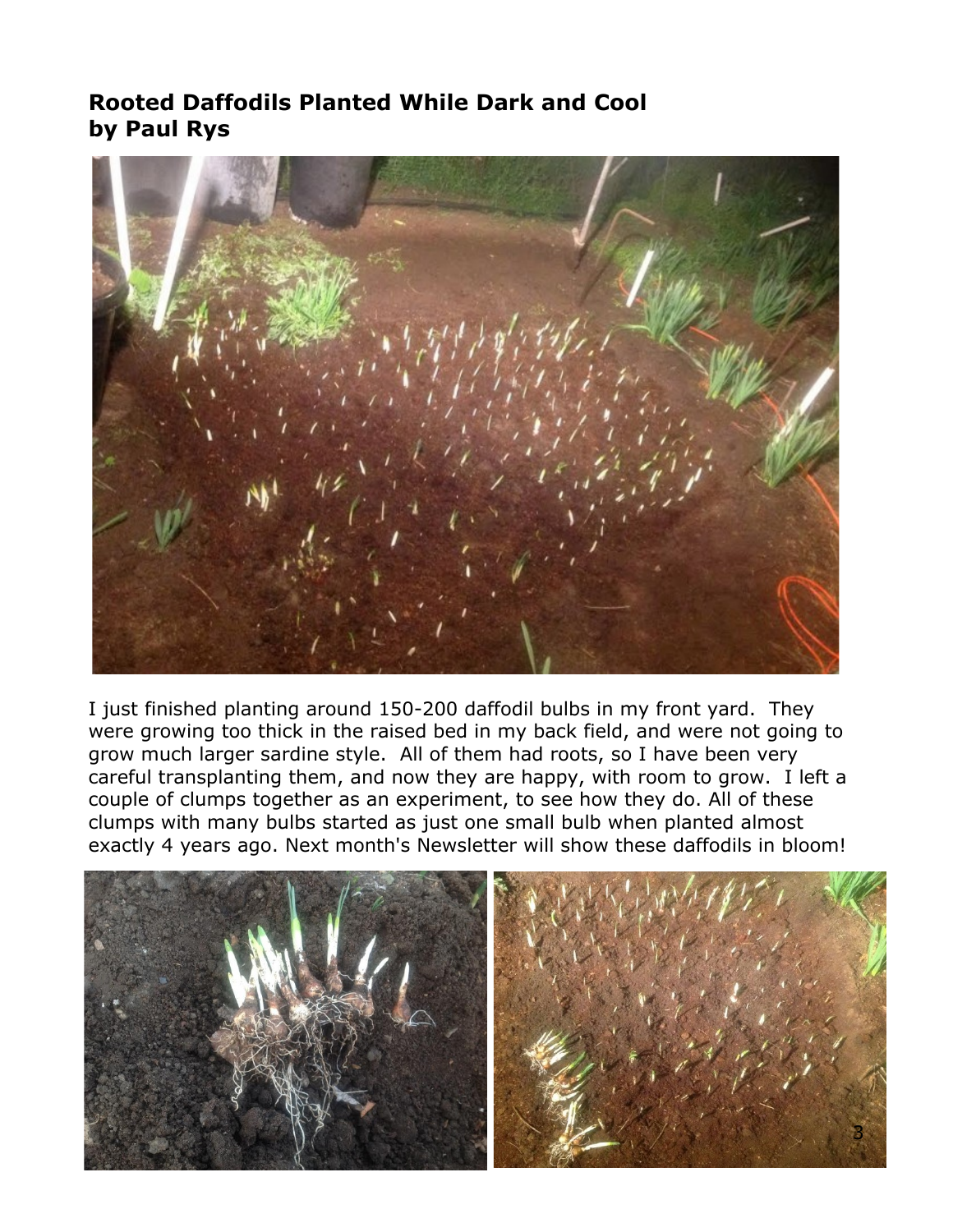## **The Quiet Garden by Linda Robertson**

In addition to being a happy member of CRFG, I'm also a Master Gardener. Every Wednesday morning, I go to our MG chapter's demonstration garden on Sierra Street to water the pots and flats of plants we're growing for our plant sales. CRFG has always had a booth at the sales, with volunteers selling grafted trees and dragon fruit. Even between sales, the garden used to be a lively place. We had work days, meetings, docent tours, and monthly talks when we invited the public to learn about different aspects of gardening and look at our flowerbeds, orchard, and vegetable garden. In March every year, CRFG held a grafting clinic in the garden, teaching new and experienced home gardeners the art of making trees from scions and rootstocks. And then, last March, everything changed.

When the pandemic hit, we were advised to stay home and keep our distance from one another, and the garden became a quiet, almost lonely place. Volunteers still come to make sure that the orchard trees are sprayed and pruned and the drip irrigation is working, to plant the kitchen garden and the raised beds of annuals, and to harvest vegetables and fruit to donate to the SLO Food Bank. But the groups are smaller, the work parties shorter, and instead of monthly talks we've gotten creative and are making Instagram and You Tube videos. Some of us have had to put volunteering, and the fun and joy that comes with it, on hold until things are safer.

On my Wednesday trips, masked and gloved, I am often completely alone in the garden except for the trees and the plants and maybe a phoebe, a kinglet, a noisy mockingbird running through its repertoire of songs, or the occasional Monarch butterfly stopping to lay its eggs on the milkweed. The trees flower and fruit, the garden grows its peas, carrots, beans, lettuce, tomatoes, with few people present to admire their beauty and abundance.

It's been about a year now, almost time for what would have been the next grafting clinic, except that the clinic will have to be put off until next year. The public, the people in our community, who are in many ways the whole point of having the garden, still can't come to see all that we have been doing. But with more and more of us being vaccinated, it seems finally that a return to a more normal rhythm of life is in sight. The plum and peach trees in the orchard are starting to bloom, and the figs beginning to leaf out. With luck, by the time their fruit is ripe, we may be back to the fun of work days and gardening talks and plant sales and then, of course, a grafting clinic early in 2022. I think we're all looking forward to it.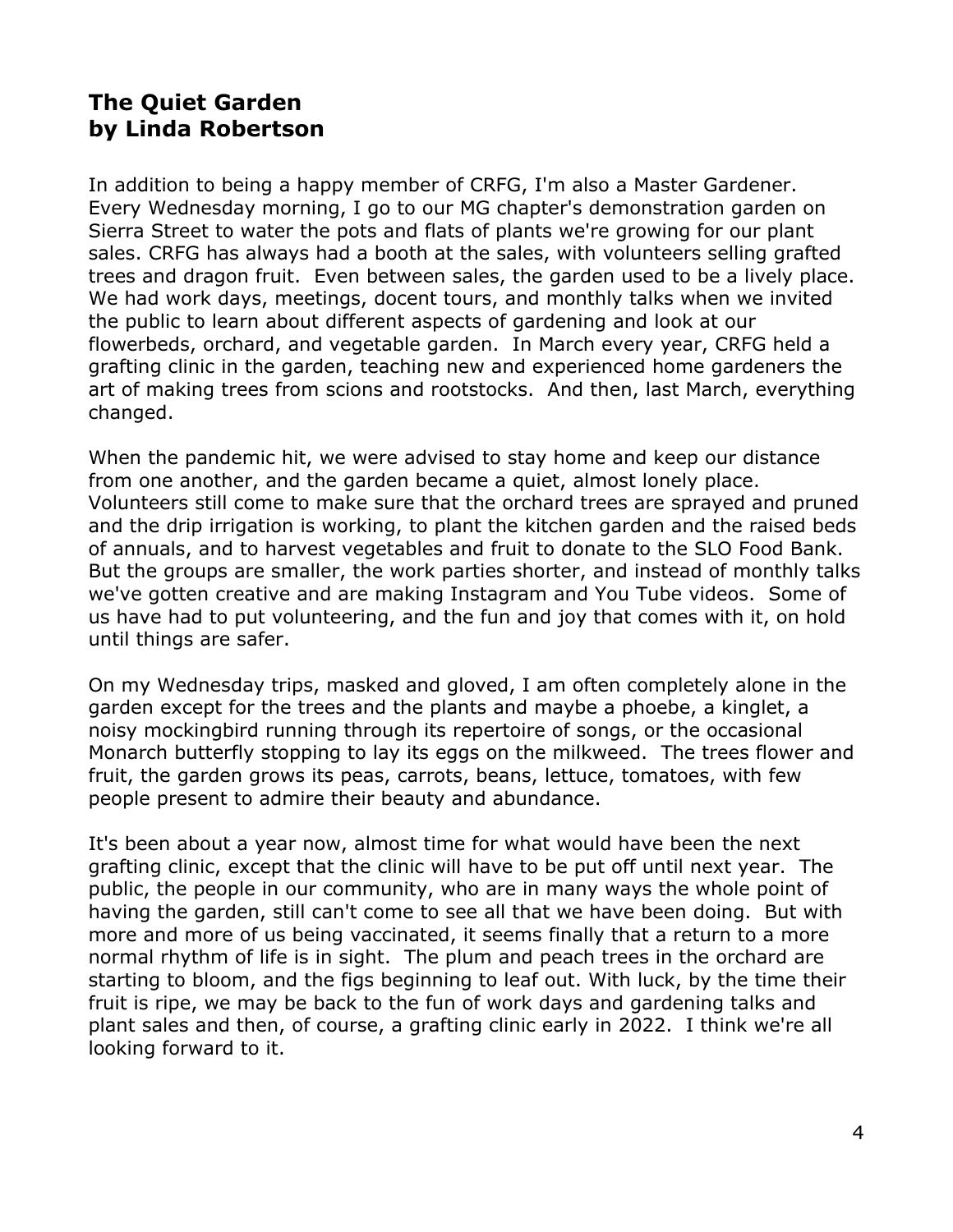# **Macadamias in Nipomo by Jack Swords**

Forty-six years ago as early members of the CRFG, Mary Kay and I moved to our 1 ½ acres on the Nipomo Mesa. We were told by a local nurseryman that it was too cold to grow Macadamias here and that they would be killed with the winter freezes. "Besides, macadamias are from the Hawaiian Islands and need a tropical climate."

These challenges became the main reason that I have far too many macadamia trees growing on our property, shading and otherwise limiting space for other plantings.

*Young nut cluster*

Macadamia trees thrive in our climate, prefer the cooler California coast, are evergreen and drought resistant, notwithstanding that they produce and freely drop great quantities of sought-out expensive nuts.

Originating in Australia, and then being planted in Hawaii about 1881 creating a large macadamia industry, they are grown commercially in many parts of the world, including the United States, mainly in the San Diego area.

These trees can be planted from fresh seed, but may take up to 7 years before fruiting. Grafting the seedling shortens the time to fruiting and can also result in a tree producing a known quality of nuts. The scionwood needs to be girdled several months before grafting to greatly improve successful takes. Once production starts, the tree can produce nuts for close to 100 years.

The typical size of the tree is 30 X 30 ft, but they are slow growing. Trees are self fertile and pollinated by bees. They prefer a slightly acid soil and can take frosts near 24º F when mature. Young trees can be killed by a hard frost. *Mature macadamia tree*

Besides being an evergreen and drought resistant, macadamias require little fertilization due to Proteoid roots (yes, macadamia is in the Protea family) which form dense clusters of short lateral rootlets under the tree. It is the poor soils in Australia that has led to the Proteoid root development and makes the tree able to be efficient in obtaining nutrients from soils. In fact, it is easy to overfertilize a macadamia tree (or other Proteas), especially with phosphorous (the middle letter NPK) in fertilizer contents. Generally Proteas need no additional phosphorus added to their culture.

An evergreen tree, drought resistant, self pollinating, little fertilization, few pests, and produces large quantities of expensive nuts sounds too good to be true. That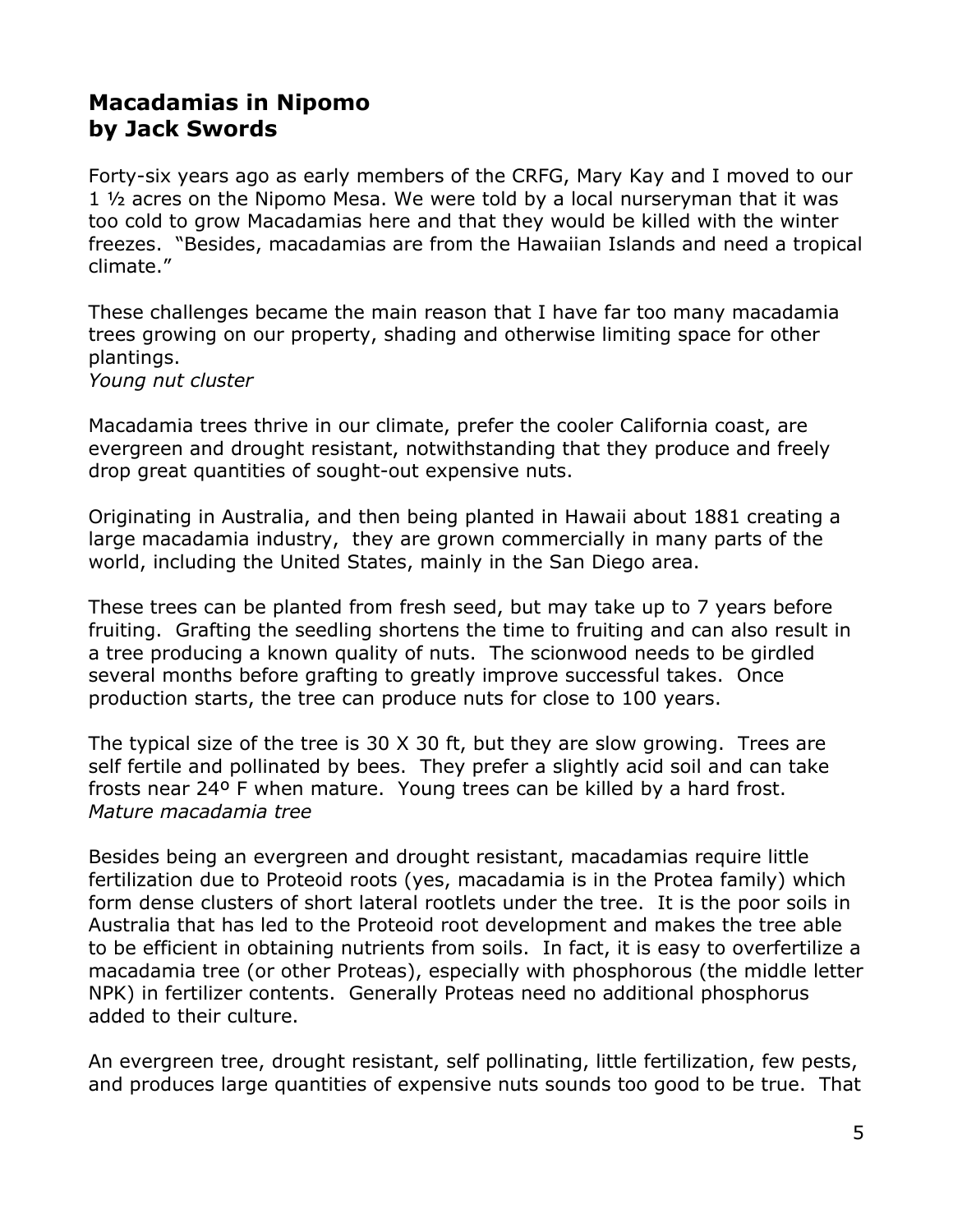is the macadamia tree.

The two main types of macadamia grown for the nuts are M. integrifolia and M. tetraphylla. Most Hawaiian trees are M. integrifolia, most trees grown in California are M. tetraphylla. M. tetraphylla has a sweeter nut kernel and somewhat spiky leaves, is somewhat frost resistant and enjoys our cool California coastal climate. M. integrifolia has long racemes of flowers that are white, M. tetraphylla has racemes of flowers that are pink. *Pink raceme flowers from M. tetraphylla*

Here in Nipomo we have around 50 producing trees, 27 are seedlings, 25 are grafted to selected cultivars. Other than the longer wait time for fruiting in a seedling tree, they produce excellent nuts. The advantage in the grafted tree, is earlier production, and one can expect an identical nut quality as in the parent tree. Some of the grafted cultivars growing here in Nipomo are: Beaumont (a hybrid, perfect dooryard tree, produces year-round), Cate (noted commercial variety in San Diego County), Several HAES (Hawaii Agricultural Experimental Station) varieties, Z-3 (a large nut, sweeter than others), Elimbah, Durambah, and my favorite, Old Lady Babcock (field collected from a seedling tree – nice lady though). Again, the seedling trees all produce excellent nuts and grow well in our climate.

*Nutlets on raceme*

Macadamia nuts that drop in the fall of the year can be picked up daily and the husk removed. They shouldn't be picked from the tree. The resultant shelled nut needs to be dried for several weeks and then may be roasted in a low heated oven. Roasted and dried nuts crack the easiest. Nevertheless, the macadamia shell seems, at times, indestructible. A hammer works, a pair of vise grips with one side ground down to an edge works, a common vise also works. I use a commercial cracker with good leverage to crack and obtain an intact kernel. (illustration) Raw nuts can be roasted or eaten. Macadamia nuts have about 76% fat, but it is a monounsaturated fat. *Cracking nuts*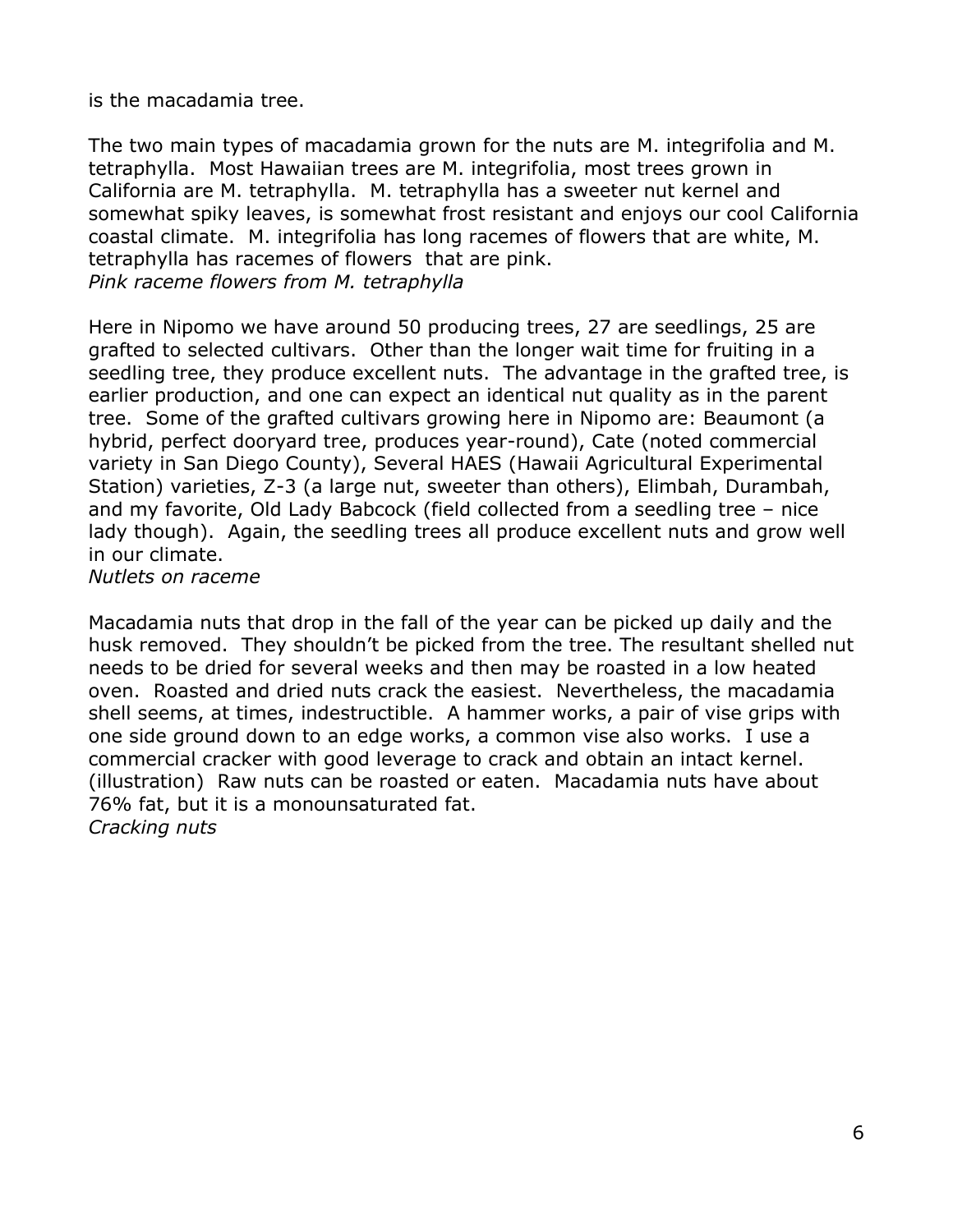*Commercial macadamia nut cracker* 

*Tree rat and crow varmits Baited trap for tree rats*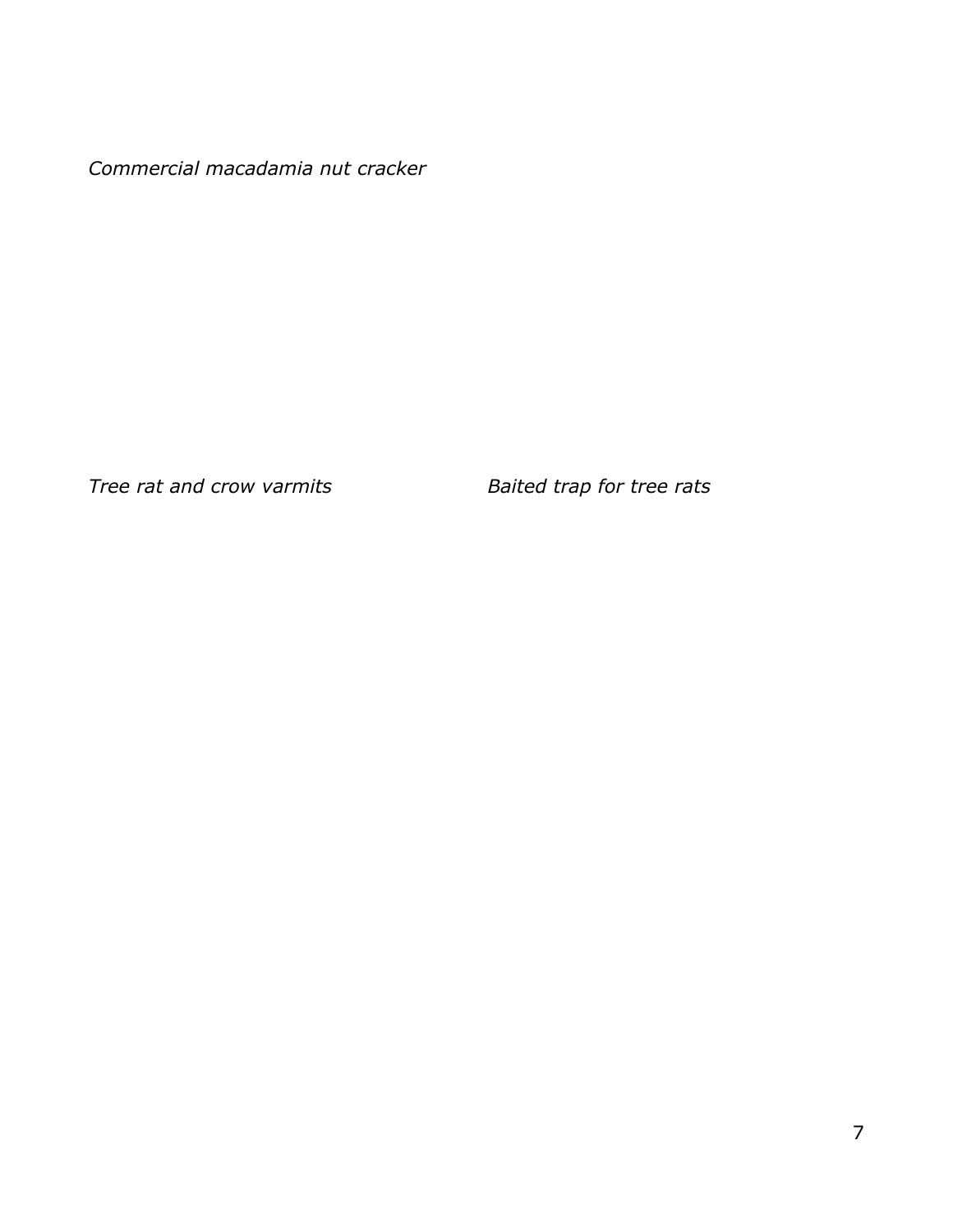#### *Macadamia nuts for cookies*

Obtaining a macadamia tree from local nurseries may prove to be difficult. A trip down to nurseries in the San Diego area should be successful. Getting fresh nuts (must be fresh to germinate) from one of the local members of the CRFG would be easier and cheaper. Once the small plant grows to ¼ inch in diameter or more it can be grafted. Not the easiest to graft, girdling the scionwood about 3-4 months in advance to cutting the scionwood usually results in 100% takes. A whip graft is easiest. I also use a small block plane as the wood is quite hard. Scionwood is available from local CRFG members.

*Grafting knife and splice graft*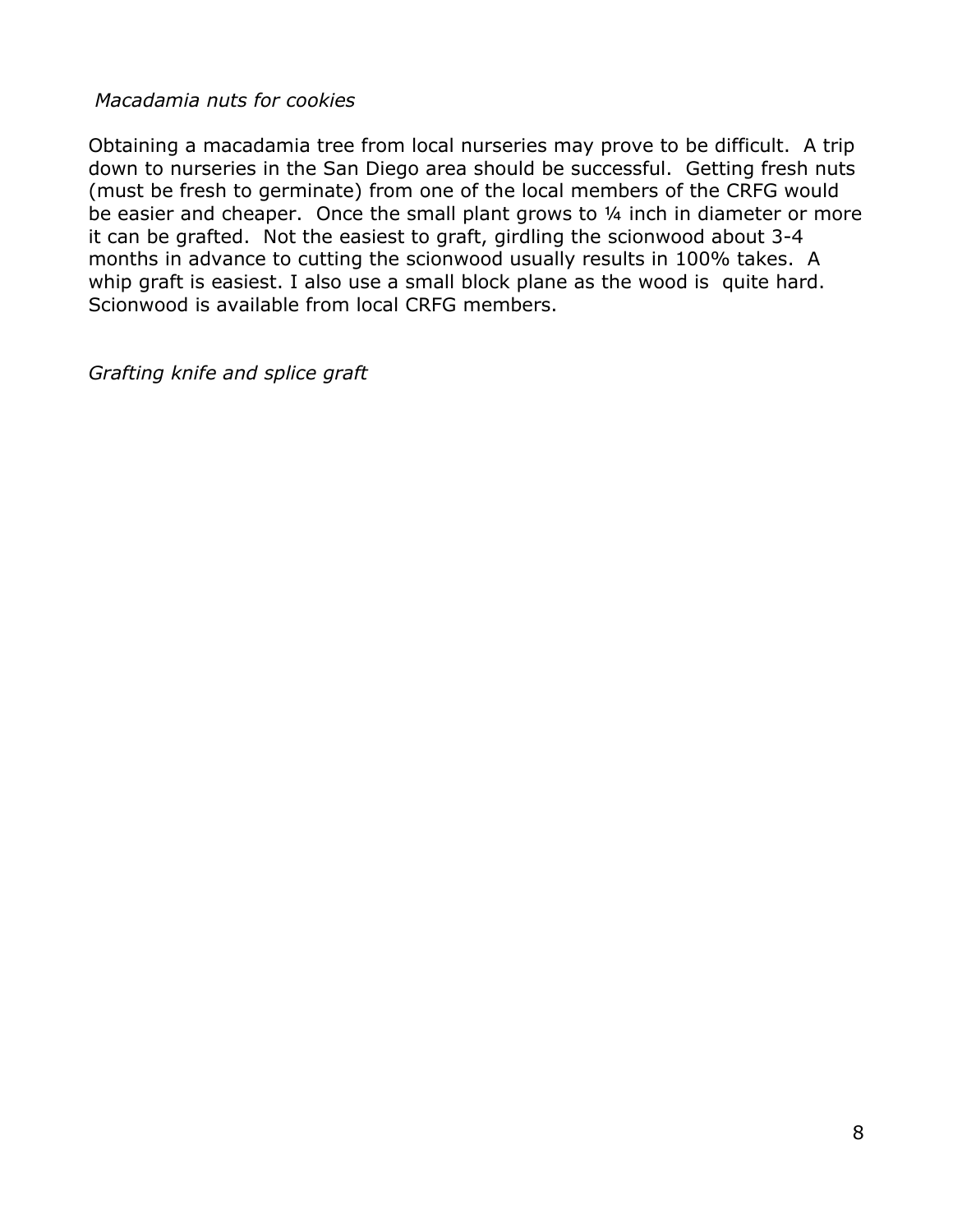# **February Zoom Meeting**

We had 35 participants in our Zoom meeting on Saturday, February 20, 2021. Thank you Art for hosting, and Keri for the technical support.

#### **Agenda**

- Welcome and Introductions
	- Tucker's welcome (1 min)
	- Tucker's introduction of new participants (3 mins)
	- 2021 Officer Election Report Larry (3 mins)
	- The Leaflet Editors' Report Dara (2 mins)
	- CRFG Orchard report Manny, Dara, Jesse (2 mins)
- Joe's welcoming and comments about root, pheromone, and grafting tape drive-through purchases (4 mins)
- Tucker's Introduction of Dr. Tim LaSalle (2 mins)
- The Wonderment of BEAM (30-45 mins) Dr. LaSalle will share his wisdom and research on regenerative agriculture, sustainability in agriculture, soil health, and the importance of soil microbial diversity.
- New Business and General Comments (1 min)

### **Welcome and Introduction**

Tucker welcomed all members and new participants.

#### **2021 Officer Election Report**

Larry reconfirmed that all the 2020 officers and board members have agreed to fill their seats through 2021. Dara showed where a list of these positions can be found at the end of the [website's "About" page](https://www.crfg-central.org/about).

#### **The Leaflet Editors' Report**

Please, please, send your pictures and articles to: [crfgccnewsletter@gmail.com](mailto:crfgccnewsletter@gmail.com)

### **CRFG Orchard Report**

- The unknown variety of plum in row 2 that never bore fruit has been chopped down.
- Two [Sprite Cherry-Plum trees](https://www.davewilson.com/product-information/product/sprite-cherry-plum-interspecific-plum) donated by Richard Schmidt were planted in row 2.
- Jesse grafted the sapote with four varieties: Vernon, Santa Cruz, Nettie, & Suebelle. He obtained the scions from Larry.

### **Root, Pheromone, and Grafting Tape Drive-through Purchases**

Will be held at Santa Rosa Park on Saturday, February 27<sup>th</sup> from 1:30-3pm.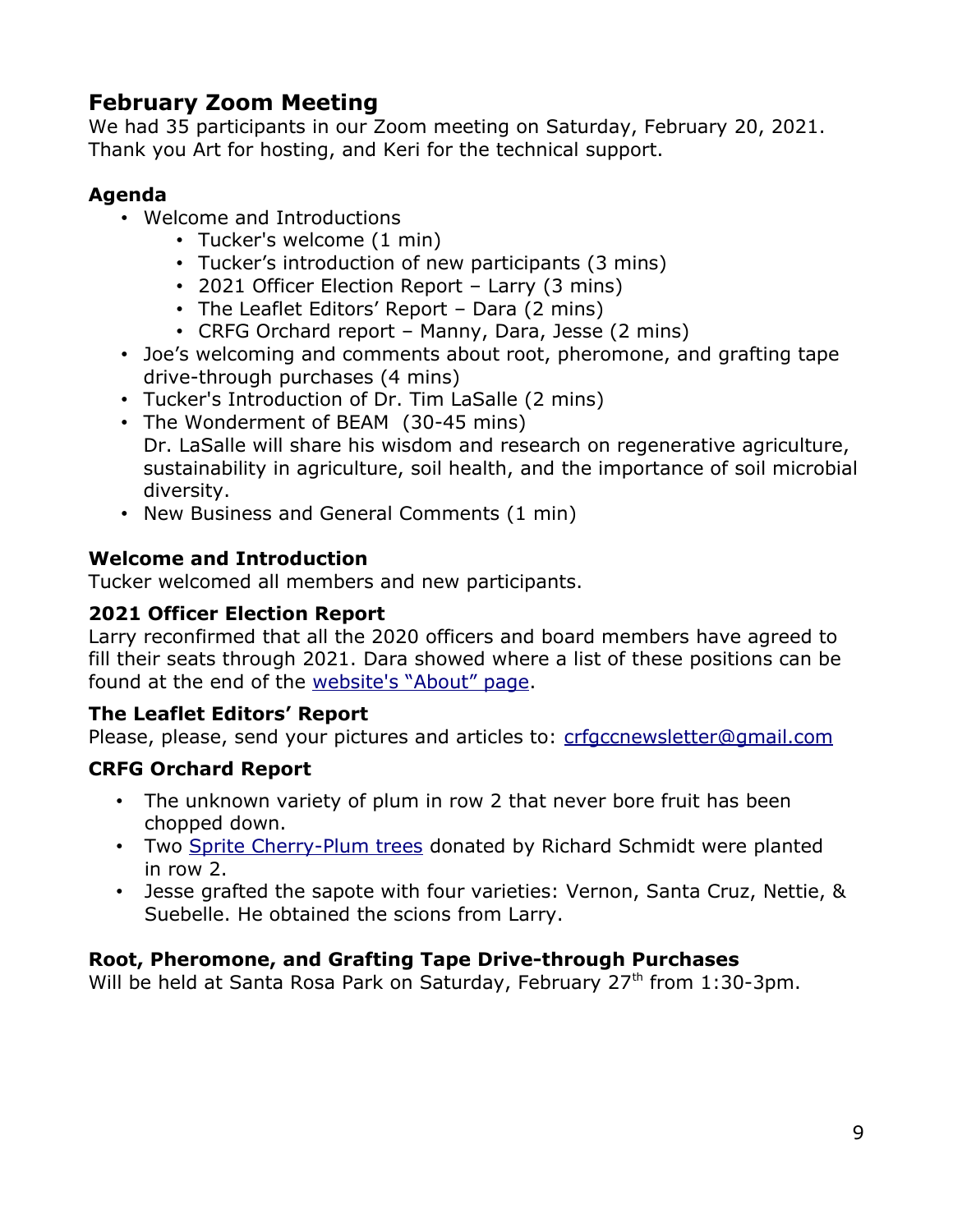# **Guest Speaker Dr. Tim LaSalle: The Wonderment of BEAM**

### **Introduction**

Tim has an extensive list of credentials. He's a member of our local CRFG chapter and professor emeritus of California Polytechnic State University. He's co-founder of The Center for Regenerative Agriculture; director of outreach & development; served as the first CEO of Rodale Institute; executive director of the Allan Savory Center for Holistic Management; consultant, advisor, and research coordinator for the Howard Buffett Foundation in Africa on soils and food security for smallholder farmers. He is former president/CEO of the California Agriculture Leadership Program where he arranged educational leadership programs in more than 80 countries with heads of state, ministers, and community leaders.

#### **Links:**

- • [Center for Regenerative Architecture at CSU Chico](https://www.csuchico.edu/regenerativeagriculture/)
- [How to Build Your Own Bioreactor](https://www.csuchico.edu/regenerativeagriculture/bioreactor/bioreactor-instructions.shtml)

#### **The Wonderment of BEAM**

Tim delighted us with an engaging talk about Biologically Enhanced Agricultural Management (BEAM).

He encouraged us to break free of paradigm paralysis- to engage in a different way of thinking about plants, soils, and microbiology than that which we've been taught.

He persuaded us by using a variety of examples.

One example: we have been taught that water freezes at 32°F. But, he says, pure water freezes at -40°F. It is the proteins on the bacterium *Pseudomonas syringae* that can cause water to freeze at a higher temperature.

He spoke of the importance of healthy biomes in our gut, on our skin, and in our lungs. We feed them, and they feed us. We can influence these biomes with what we eat, how we live. We and other animals tend to be healthier when exposed to the biomes in our natural environments than attempting to protect ourselves by living in a sterile one.

We need to change our paradigm from viewing soil from a geochemical point of view, i.e. dumping fertilizers into the soil in an attempt to enrich it. Tim says with the correct biology, a square meter can be more productive than a tropical rainforest. The correct fungal varieties can decompose toxins in the soil, create quorums that provide nutrients to plants, and even free bound-up minerals in the soil, such as phosphorus, and deliver them to plants.

Tim stressed that fungi communities are essential, that nitrogen fertilizer is not needed if one has the correct ratio of fungi to bacteria in the soil. He presented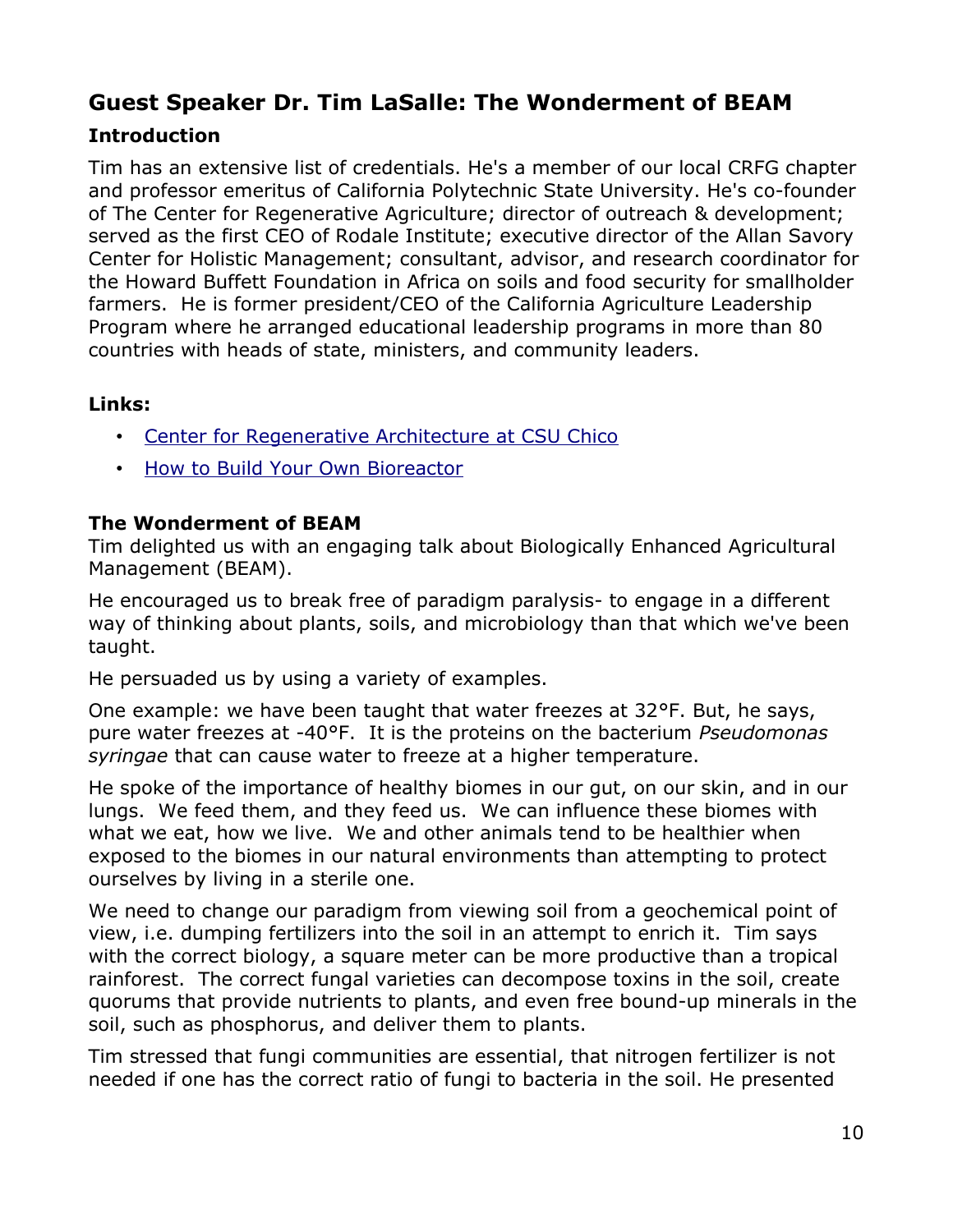several studies where BEAM was used vs. conventional application of fertilizer, along with convincing pictures showing lush crops produced by BEAM alongside their visibly less productive conventional counterparts. BEAM saves farmers the money they would have spent on fertilizers, and increases the productivity of their crops.

Conventional soils are bacterial dominant, which weeds like. But when soils have a ratio of 4:1 fungi to bacteria, weeds are not so happy. Trees do better at 400:1. BEAM induces 50 times greater root structure, allowing plants access to more water and nutrients.

Humans have been destroying the fungal network by both tillage and fertilizer. Tim likened using herbicides and fungicides on soil to killing off your gut biome with antibiotics.

He showed us a picture of a scraggly tree with one very verdant limb. He assured us that the limb was not a graft- it had in fact been sprayed with the product of a bioreactor.

Bioreactors create a fungal-rich, clay-like compost rich with microorganisms. They are being built everywhere from Kenya to Arroyo Grande.

Alisha has been using BEAM at her business, [Rock Front Ranch](https://www.facebook.com/honeyjujubes/), and will be using it in her Jujube orchard.

The [San Luis Obispo City Farm](https://www.cityfarmslo.org/) has made a bioreactor.

You can build one in your own backyard. You don't even have to turn the contents, you just have to make sure they stay moist. It takes a year for the reactor to complete its work, and the microorganisms appear in the last month.

The inoculant can be applied directly on seeds when planting to increase germination rates, applied directly to or sprayed on soil to increase its carbon content, water retention and filtration, which increases the health and growth of plants.

Create a spray by making it into a liquid: mix with water, stir vigorously, pour through a strainer, then put it into a sprayer. 1 kilogram can inoculate an acre.

A study is underway to determine if using cover crops with biological inoculant can also help save water.

Orchard Co-Managers (Manny, Jesse, Dara) will be making a Bioreactor for the Orchard. We'll document the process and include it in a future newsletter. We'll let you know when it's in the orchard so you can come check it out!

See the links at the top of this write-up for more information about BEAM and how to build your own bioreactor. Then register and become part of the community that is discussing this. Share your own story!

Joe Sabol encourages everyone to get a journal to keep notes and take pictures of your experience with your bioreactor. We'll share at a future meeting. We